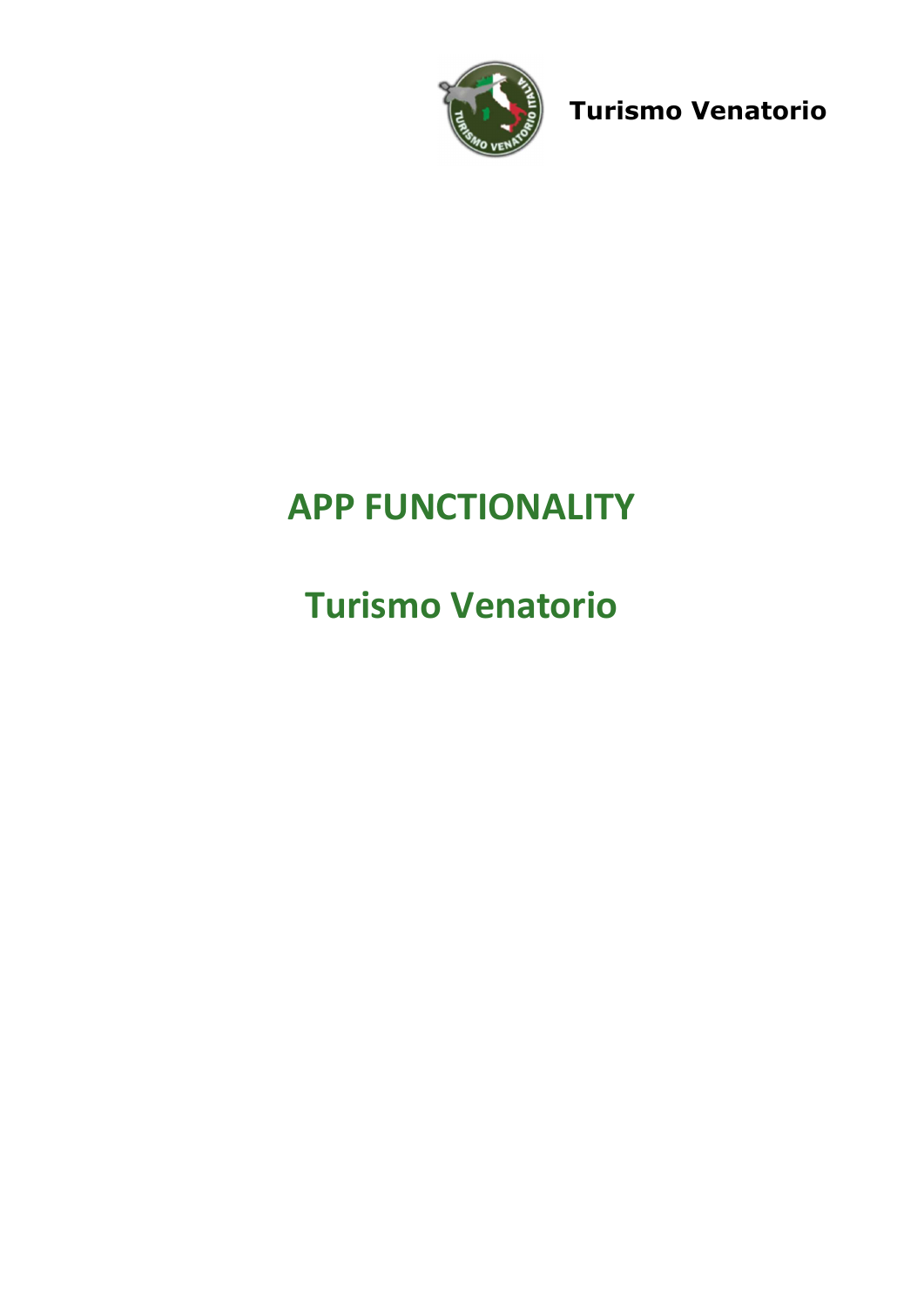

# Turismo Venatorio

## TOKENBEARER: 328d1eb5d17d979fa5791371a7c929c6

The functions of the app point by point are explained below:

## 1. App opening:

When the app is opened it must be called the splashScreen function which returns the logo and an image

## 2. After opening (1st step)

Every time the app is opened (even when it is opened from the background) it must call the userStatus function to check if the company is still active or blocked.

If the status is false I show the message in error message with a popup and the only operation that the user can do is "Settaggio"

### 3. After opening (2nd step)

I call the home function which returns the logo and info text

#### 4. Navigation

#### SETTAGGIO:

From "Settaggio" I access a form where I can login. On confirmation with the "Invia" button, you must call the userLogin function If it returns status = true the userToken must be stored in the app, otherwise I see the message in error message with a popup.

#### **• SCANSIONE QR CODE:**

Must call the userStatus function to check if the company is still active or blocked. If the status is false, I get the error message with a popup and go back to the main screen The app must scan a qr code and open the following page through a web view: http://turismovenatorio.it/app/qr-gustivenatori.php?tokenAccess=<TOKENACCESS>&tokenAv=<TOKENAV>&voucher=<VOUCHER>

TOKENACCESS: 1111c1ff2dccc1be94d100188d5db0c2 TOKENAV: is the Company token that returns the userLogin VOUCHER: is the code received from the qr code scan

#### NUOVA REGISTRAZIONE:

Must call the userStatus function to check if the company is still active or blocked. If the status is false, I get the error message with a popup and go back to the main screen The app must open the following page in a web view: